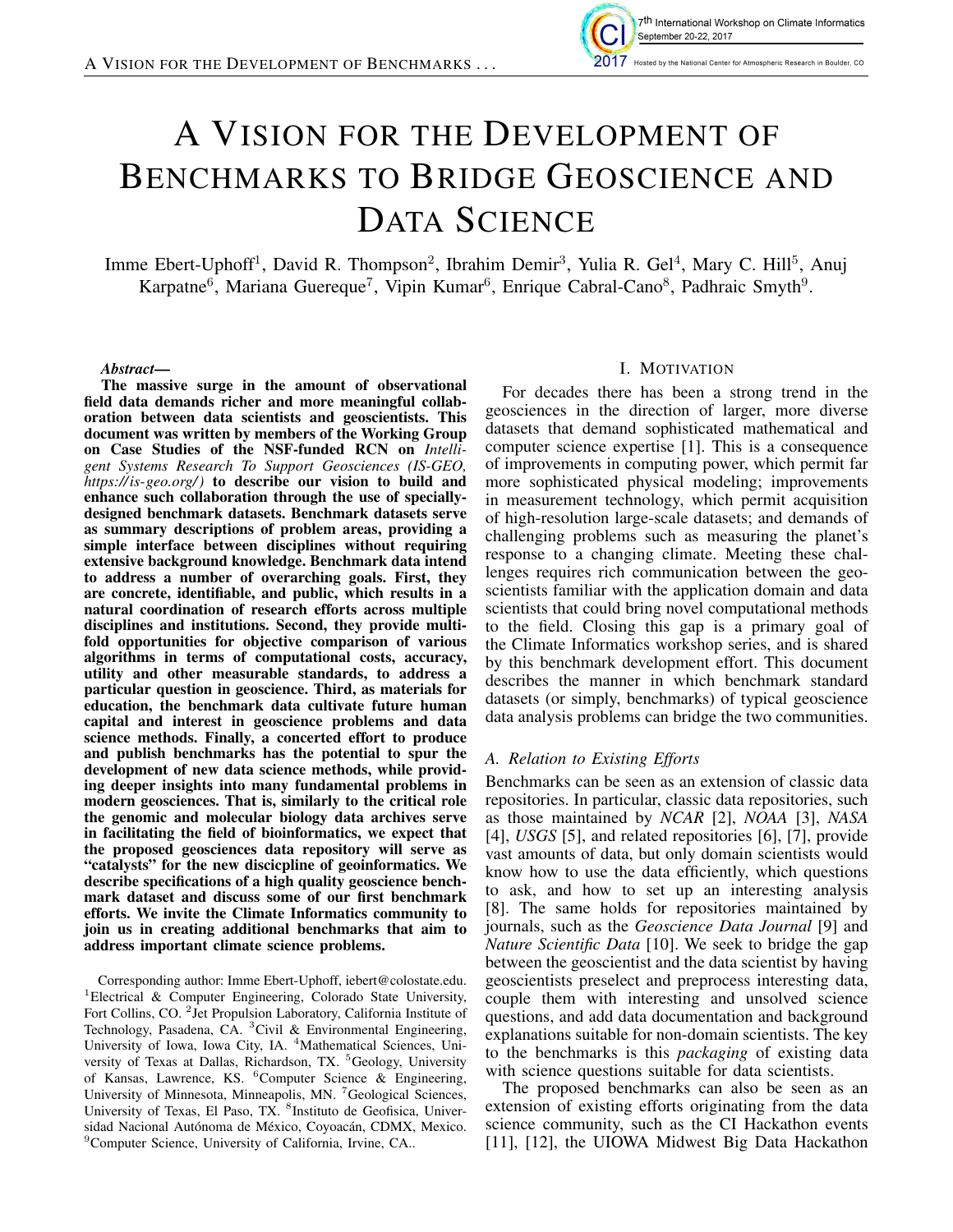

[13], the Challenges in Machine learning events [14], the Kaggle data science platform [15], and the UCI Machine Learning Repository [16]. (In fact, we may incorporate the CI 2016 Hackathon topic [12] and topics from the UIOWA Midwest Big Data Hackathon [13] as benchmarks.) The following aspects distinguish our benchmark datasets from such data science competitions: (1) benchmarks tend to be more open-ended, i.e. there might be no pre-defined performance measure; (2) benchmark data sets are meant to initiate and stimulate interdisciplinary discussion, and in turn to faciliate *long-term* collaborations between data scientists and domain scientists; (3) the benchmark data in their current form do not aim to focus on comparison among different participant groups (i.e., no competition); however, the benchmarks can also be utilized for various data science contests and challenges involving analysis, modeling, validation, and prediction.

# *B. Specific Goals*

The benchmarks are intended to serve several goals, including:

(1) A means for two-way communication to connect the two disciplines, geoscience and data science: (i) data scientists learn about typical data analysis tasks in the geosciences, including typical properties of geoscience data, the types of science questions geoscientists are interested in, and existing approaches for data analysis in the geosciences; (ii) geoscientists learn about potential new methods, tools, and services for data analysis.

(2) Benchmarks seek to stimulate new collaborations, which may lead to discovery of new approaches and methods for data analysis in the geosciences; science advances by gaining new insights from geo data using the new approaches; formation of new collaboration teams that will work together in the future.

(3) A permanent repository of complex data sets, representative of geoscience problems is an important resource for education, research, and to promote an emergent coordination of research activities and conversations in the research literature that build off each other (not possible when every lab has an independent data set with its own idiosyncrasies).

# II. DESIRED BENCHMARK CHARACTERISTICS

Given the list of goals in the preceding section, what are the key characteristics and elements of an ideal benchmark set? Below is a list of properties that we believe make a data set particularly suitable as a benchmark in this context. An outstanding benchmark is expected to satisfy many, but usually not all of these characteristics.

High Impact: A problem with high potential impact should be chosen, and the connection to that impact clearly spelled out, namely how will the proposed tasks contribute to advances in science or benefit society?

Active Geoscience research area: To stimulate longterm interactions between geoscientists and data scientists, the benchmark should come from an active research area, i.e. a group of geoscientists should be eager to continue to work on the topic, to answer questions from the data scientist(s), and to help him/her interpret any analysis results.

Challenge for data science: The problem should be challenging for the data scientists in some way. This is almost a given for geoscience applications, because 1) if the analysis was straightforward the geoscientist would have done the analysis him/herself; 2) geoscience data by their very nature tend to pose several challenges for standard data analysis methods (see Section II-A below). Known challenges should be spelled out for each benchmark, but some challenges will only become apparent during the analysis.

Data science generality and versatility: Ideally, solutions generated from the data set analysis and proposed models and algorithms will not only help to address a stated set of problems in geosciences, but also will be applicable to a broad range of other settings and possibly other disciplines, i.e. will stimulate and facilitate development of new methodology in data science.

Rich information content: Ideally the data set provides stimulus for analysis at many different levels, i.e. it lends itself to answering more than one science question. If so, one can gain a lot from a single data set.

Hierarchical problem statement: Each benchmark should include a data set and a clear description of what types of analyses are suggested. Ideally, there is a hierarchy of analysis tasks, ranging from relatively straight-forward tasks to more open-ended tasks.

A means for evaluating success: Data scientists need some kind of means to evaluate whether their algorithms are successful in solving the problem. Ideally, some kind of performance measure should thus be included for at least some of the tasks. However, in very open-ended applications, the performance measure might be developed during the collaboration.

Quick start guide: It should be as easy as possible for data scientists to start working with the data. Data scientists focus on data first, so the data needs to be easily accessible, and ideally there would be quick-start instructions on how to explore them. We seek to include for each benchmark a data use tutorial, consisting of (1) code snippets in a well-known framework (e.g., Matlab, Python, R) that illustrate how to read and visualize the data, potentially also illustrating some sample analysis steps; (2) plots generated from the code snippets that illustrate some of the data properties, so that data scientists can get a better feeling for the problem before even touching the data.

Understandable geoscience context: Geoscience data generally has a rich background, ranging from the motivation for collecting the data in the first place (science question), to the instruments used to take it,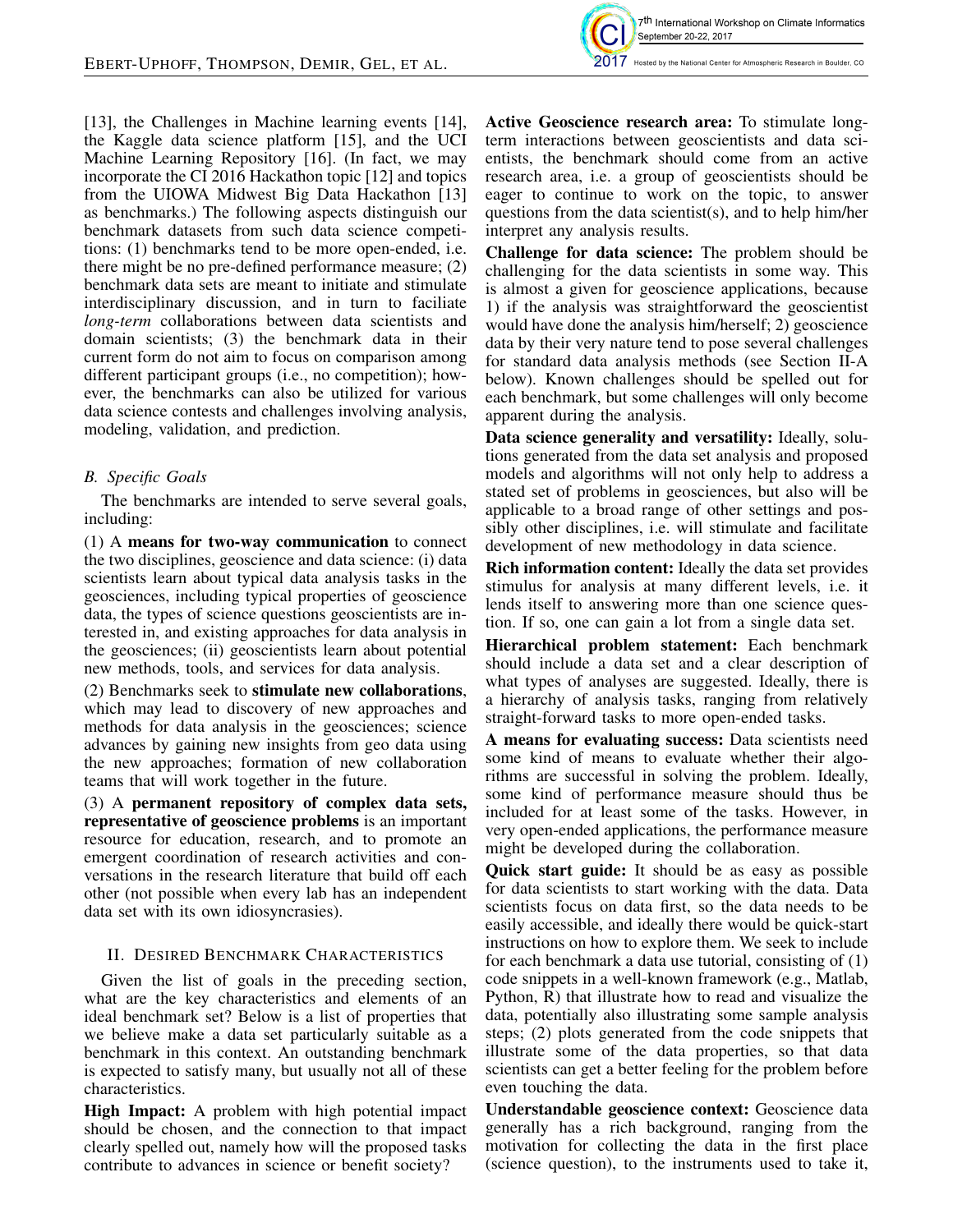

the pre-processing that has already taken place, and the science questions it seeks to answer. Providing a brief summary of this background, in a way that is easy for someone outside the field to understand (no jargon), results in more efficient collaboration and may yield a more meaningful analysis of the data.

Citability: As discussed in the article on the *Geoscience Paper of the Future* [17], it is crucial to provide for each data set (1) a license specifying conditions for use, and (2) a unique and persistent identifier to make it citable, and later allow search engines to easily find all research papers using it. Both criteria can be met by using *Zenodo* (https://zenodo.org/) to host the data sets. Zenodo is a data repository run by CERN, that provides free hosting of data sets up to 50 GB, provides a selection of license terms and assigns a unique DOI number to each data set.

Communication between researchers: A public Google document provides both an FAQ and a communication channel for the domain experts and anyone working with the data. Researchers may use it to ask questions, exchange experiences and discuss results.

# *A. Suitable data science methods*

Many data science methods cannot be directly applied to geoscience data, because of the challenging properties of such data. Karpatne et al. [18] categorize the most important challenging properties as follows: spatiotemporal structure; high dimensionality; heterogeneity in space and time; existence of objects with amorphous spatial/temporal boundaries; multiscale/multi-resolution data; low sample size; paucity or absence of ground truth; noise, incompleteness, and uncertainty in data. It will be useful to identify for each benchmark which challenging properties are present.

Furthermore, it is difficult to convince geoscientists to use any method they do not understand. In fact geoscientists strongly prefer *transparent* methods, which allow them to follow the basic reasoning and generate novel scientific insights, over *black box* methods [19].

#### *B. Distribution and Advertisement of benchmarks*

All benchmarks will be featured on the IS-GEO website, and advertised through papers (such as this one), talks, and mailing lists, and we will reach out personally to data scientists through the IS-GEO members to make them aware of these benchmarks.

#### III. SAMPLE BENCHMARKS

The IS-GEO benchmark project was created in Spring 2017. To date we have created one benchmark and are working on two more.

The first benchmark was developed in collaboration with researchers at the Jet Propulsion Laboratory (JPL), and deals with the automatic analysis of their imaging spectrometer data in order to detect significant sources of methane in the atmosphere [20], [21]. Methane (CH4) is a powerful Greenhouse Gas in the atmosphere and it is essential to determine its most important sources in the environment, such as geologic seeps, animal husbandry, decomposition in landfills, and oil and gas extraction and production. The ultimate goal of this benchmark is to develop methods for the reliable detection, and potentially classification, of methane sources from imaging spectrometer data. The key challenge is to distinguish methane sources from background noise in the spectrometer images. Domain experts currently perform this task manually by visual inspection of the imaging spectrometer data.

With regard to the requirements from Section II, this benchmark satisfies many of them. Namely, it is a high impact application, as it has the potential to reduce greenhouse gas emissions, and thus global warming; it is an active research area of research institutions such as JPL; it provides a rich, multi-layered and challenging playground for data scientists, because the data includes high levels of noise, as well as artifacts from roads and buildings that may be addressed through a variety of sophisticated statistical and image processing techniques; the problem statement consist of a hierarchy of tasks of increasing difficulty; we developed a quick start tutorial with Matlab code examples and visualization of sample data; there are manually labeled results for methane detection that can be used to evaluate performance for the simpler tasks, while the remaining tasks are more open-ended.

We are currently working with the team of the 2016 Climate Informatics Hackathon event to extend their challenge, prediction of sea ice cover based on several atmospheric variables [12], to a benchmark. We also collected a list from the IS-GEO community containing ten additional benchmark topics to consider.

#### IV. AN INVITATION TO THE CI COMMUNITY

We invite the members of the Climate Informatics community to get involved in this effort. In particular, we would appreciate feedback on the general vision presented here, and any collaboration for the creation of additional benchmarks. Furthermore, we invite you to find out more about the general IS-GEO initiative (https://is-geo.org/) and to become a member of that community as well.

# V. ACKNOWLEDGMENTS

We are grateful to the ChaLearn organization for sharing resources and giving helpful advice. Their guidelines for setting up Challenges in Machine Learning [14] served as a great starting point. This activity is part of the IS-GEO Research Collaboration Network funded by the NSF (Award #1632211, EarthCube RCN IS-GEO: Intelligent Systems Research to Support Geosciences).